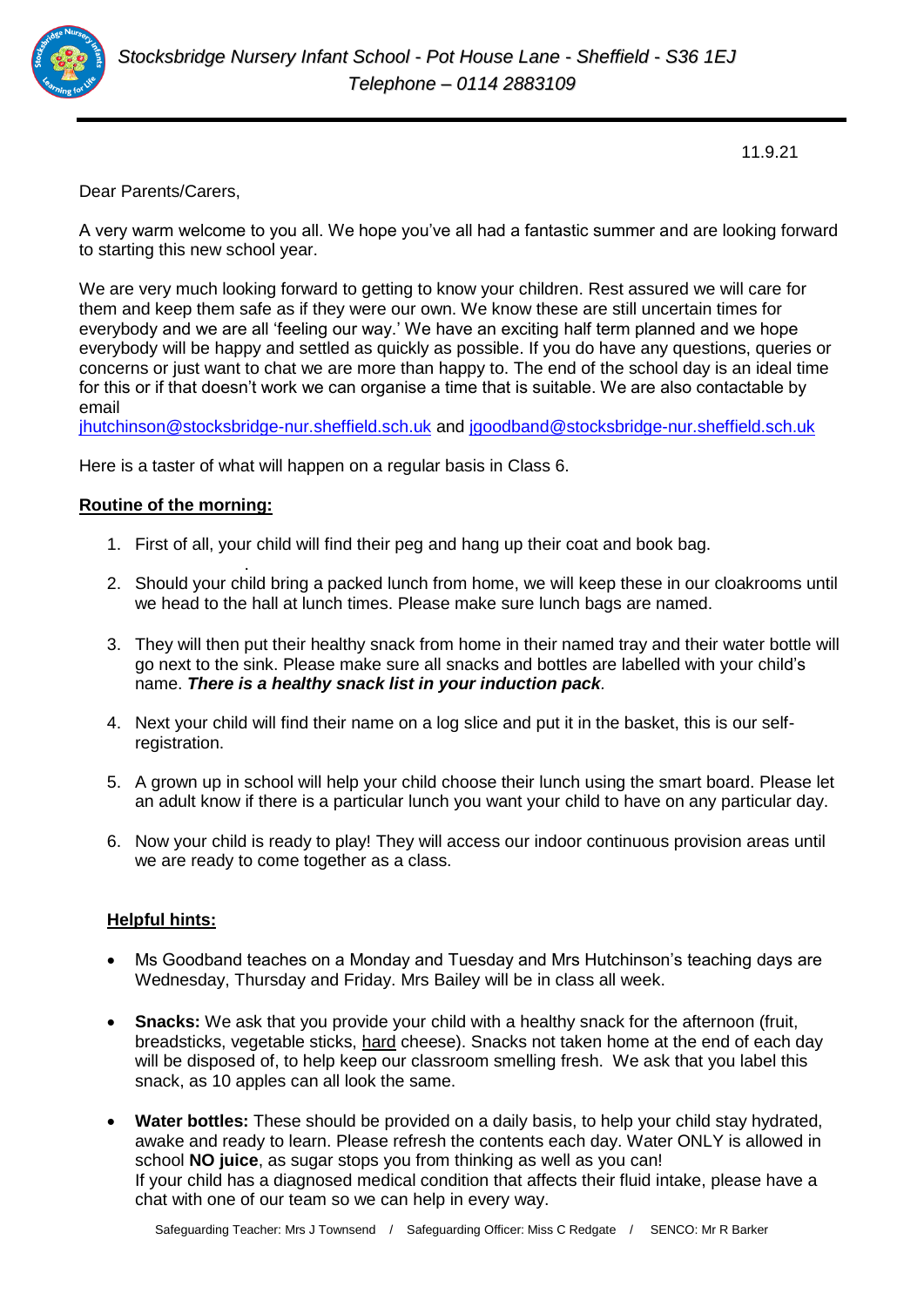- **PE:** We will be doing PE twice a week. On a **Wednesday** PE will be inside and on a **Thursday** PE will be outside. THE CHILDREN SHOULD COME DRESSED READY FOR PE ON THEIR PE DAYS. Please make sure your child has a full PE kit - dark shorts and white tshirt (inside kit) and a warm track suit/joggers/hoodie and trainers/pumps (outside kit). Please ensure any earrings have been removed before school, or children will not be able to join in with PE.
- **Book Bags:** Please bring this to school every day and check for notes, letters and new books to share with your child. We will try to ensure that letters are only sent home on Fridays to make life easier for you. Once your child has a reading book, we will change them at least once per week. If you would like a different book at any point, please just ask.
- **Wellies:** Please bring to school a pair of labelled wellies in a carrier bag. Your child will be using them on a daily basis in our outdoor learning area and also each week for 'Welly Wednesday.' We suggest that you leave them on your child's peg to save you bringing them in each day. 1 less thing to think about!
- **Uniform and Welly Wednesday:** We ask that you write your child's name in each piece of uniform, including coats, hats and scarves so that lost clothing can be easily returned to your child. Every Wednesday is' Welly Wednesday' in our reception classes. AS OUR WELLY WEDNESDAY AND OUTDOOR PE DAYS COINCIDE, PLEASE ENSURE THE CLOTHING THAT YOU SEND YOUR CHILD IN IS SUITABLE FOR BOTH. Old tracksuits or jogger bottoms are ideal, as more often than not we get muddy!

## **First few weeks:**

During our first few weeks in class together we will be focusing on really getting to know each other, especially learning about our personal interests and favourite things. The staff will be taking every opportunity to play alongside your children and share their conversations in depth so that we can do our best to become familiar with each other. This will help the children to settle in and allow their confidence to flourish. Please do have a private word with the staff if there are any difficult issues which have happened over the holidays that we need to handle sensitively as these early days are so important in understanding each other and building relationships.

With this in mind our aim for the first few weeks is to focus on our Personal, Social and Emotional areas of learning. We will use stories in a fun way to help us talk about and understand our own feelings, needs and how best to build good friendships with others. This will help us to work and play co-operatively together throughout the year in a happy and relaxed way. We involve the children in discussing ways we can ensure this happens, and together establish a class set of important behaviours which we display in our room to remind us.

The staff will also be learning about your child's individual learning strengths and needs during these early few weeks, so we know exactly how to help them progress once we are settled in. This academic year the government have introduced a simple assessment tool to help staff with this process. It is called, The Reception Baseline Assessment.' It is essentially a short practical and interactive series of activities, taking no longer than 20minutes in total. The assessment activities cover areas of mathematics, speech and communication skills and literacy. Activities are carried out in the same way as any other activities in class, so your child will not be aware at all that they are completing an assessment! There is no pass or fail. Indeed, there are no scores at all for adults in class to see or share with you. Data is seen and used only by the Department of Education to plan for year 6 outcomes. We will start to implement this system once the children are all settled in to school. Further information on the Reception Baseline Assessment will be sent to you in due course.

And finally, if you have any other queries, questions or concerns please do not hesitate to ask one of us. We are always more than willing to make the time after school to chat with you. We are looking forward to working in partnership with you this year,

Many thanks, Class 6 team